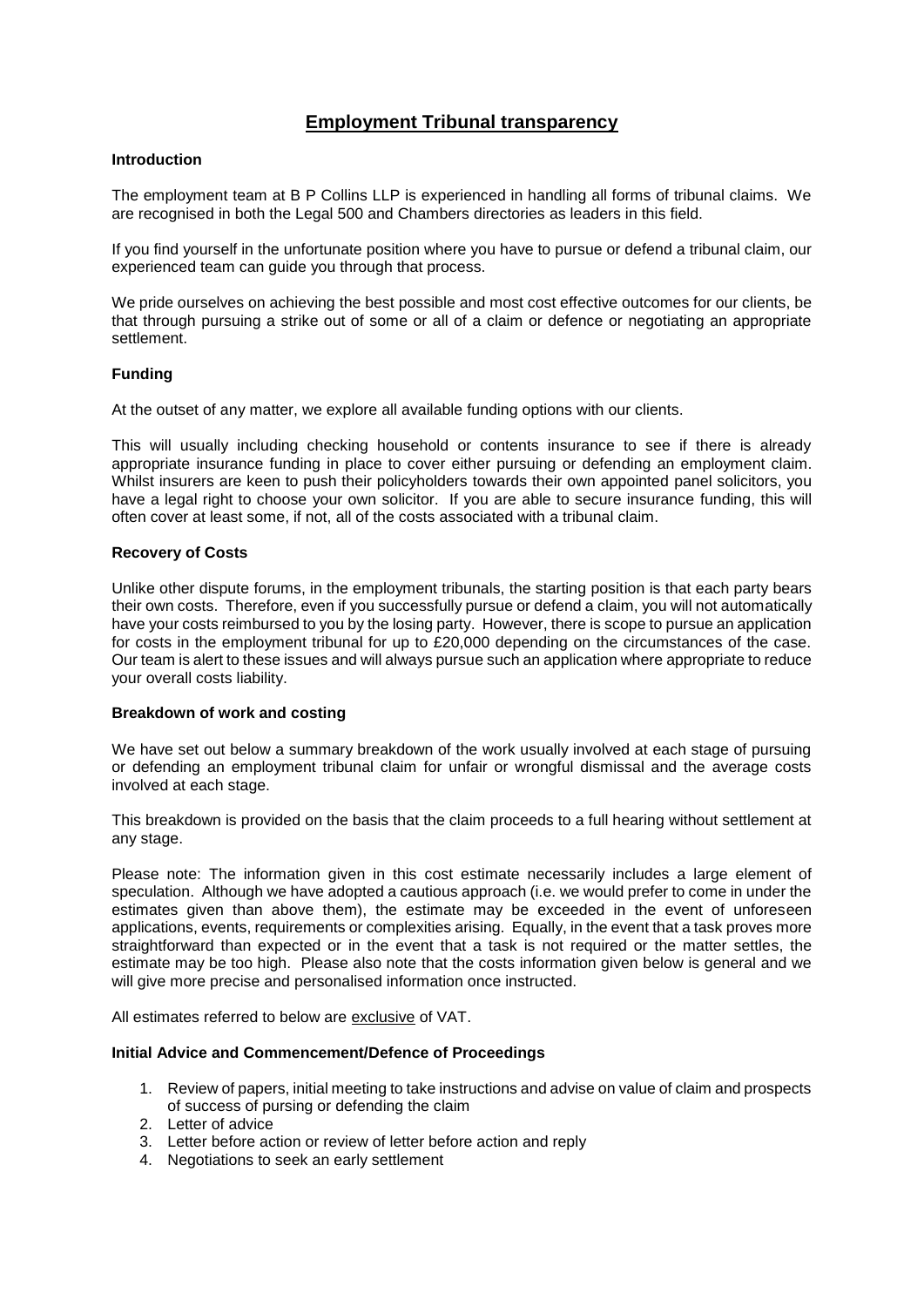- 5. Preparing ET1 Claim form including grounds of claim or ET3 form including grounds of resistance
- 6. Reviewing ET3 if applicable, considering any preliminary applications required

#### **Average costs minimum - £2,800 Average costs maximum - £6,500**

# **Preparation for Hearing**

- 1. Preparation of Preliminary Hearing Agenda and List of Issues
- 2. Liaising with other side regarding directions
- 3. Request for specific discovery and pursuit of the same
- 4. Telephone Preliminary Hearing (PH) / PH in person at ET
- 5. Collation of Documents and preparation of List
- 6. Consideration of other side's documents
- 7. Taking witness evidence
- 8. Preparation of Witness statements (assuming no more than two witnesses)
- 9. Consideration of other side's statements and taking instructions from you on the same
- 10. Preparation of final hearing bundle
- 11. Liaising with Counsel prior to hearing
- 12. Continuing settlement discussions where appropriate

# **Average costs minimum - £5,000 Average costs maximum - £12,500**

# **Hearing**

- 1. Attendance at Hearing (assuming a 2 day hearing which does not settle at court door)
- 2. Consideration and advice on decision

## **Average costs minimum - £5,000 Average costs maximum - £5,800**

# **Contingency and Disbursements**

- 1. Contingency for unforeseen circumstances
- 2. Counsel's fees for final hearing

# **Average costs minimum - £5,000 Average costs maximum - £9,500**

# **Grand Total**

**Minimum - £17,800 Maximum - £34,300**

# **Complex matters**

The above estimates are provided in respect of a straightforward unfair or wrongful dismissal claim.

However, there are factors which could make a case more complex, including unfair dismissal claims involving:

- TUPE
- Whistleblowing
- Pregnancy or maternity discrimination
- Dismissals for any other automatic unfair reason;
- Discrimination.

In such circumstances there is likely to be additional work involved which can include: